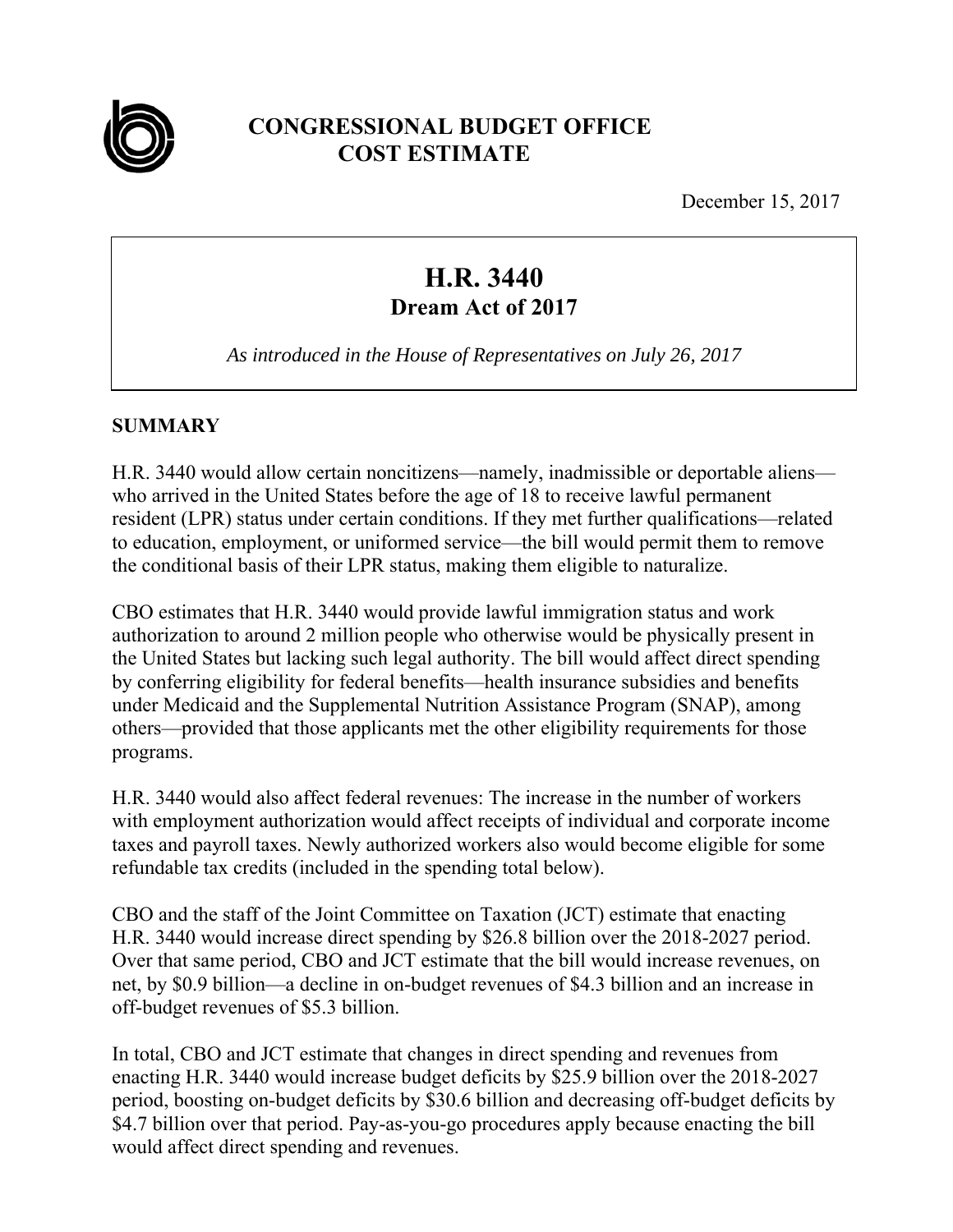CBO also estimates that providing higher education assistance for newly eligible people under H.R. 3440 would cost \$1.0 billion over the 2018-2022 period; such spending would be subject to the availability of appropriated funds.

CBO and JCT estimate that enacting H.R. 3440 would increase net direct spending by more than \$2.5 billion and on-budget deficits by more than \$5 billion in at least one of the four consecutive 10-year periods beginning in 2028.

This bill contains no intergovernmental or private-sector mandates as defined in the Unfunded Mandates Reform Act (UMRA). Some state and local colleges and universities may experience increased enrollment as a result of this bill, but any associated costs would not result from intergovernmental mandates.

## **ESTIMATED COST TO THE FEDERAL GOVERNMENT**

The estimated budgetary effects of H.R. 3440 are shown in Table 1. The costs of this legislation fall within budget functions 500 (education, training, employment, and social services), 550 (health), 570 (Medicare), 600 (income security), 650 (Social Security), and 750 (administration of justice).

|                                                           | By Fiscal Year, in Billions of Dollars |                         |                                               |                      |                      |                      |                      |                      |                      |                      |                      |                      |
|-----------------------------------------------------------|----------------------------------------|-------------------------|-----------------------------------------------|----------------------|----------------------|----------------------|----------------------|----------------------|----------------------|----------------------|----------------------|----------------------|
|                                                           | 2018                                   | 2019                    | 2020                                          | 2021                 | 2022                 | 2023                 | 2024                 | 2025                 | 2026                 | 2027                 | 2018-<br>2022        | 2018-<br>2027        |
|                                                           |                                        |                         | <b>INCREASES IN DIRECT SPENDING</b>           |                      |                      |                      |                      |                      |                      |                      |                      |                      |
| Estimated Outlays <sup>a</sup><br>On-budget<br>Off-budget | 0.1<br>0.1<br>$\star$                  | 0.9<br>0.9<br>*         | 2.0<br>2.0<br>$\ast$                          | 2.4<br>2.4<br>$*$    | 2.8<br>2.7<br>$\ast$ | 3.1<br>3.0<br>0.1    | 3.4<br>3.3<br>0.1    | 3.8<br>3.7<br>0.1    | 4.1<br>4.0<br>0.1    | 4.3<br>4.1<br>0.1    | 8.1<br>8.1<br>0.1    | 26.8<br>26.2<br>0.6  |
|                                                           |                                        |                         | <b>INCREASES OR DECREASES (-) IN REVENUES</b> |                      |                      |                      |                      |                      |                      |                      |                      |                      |
| <b>Estimated Revenues</b><br>On-budget<br>Off-budget      | $\ast$<br>*<br>$\ast$                  | $\ast$<br>$-0.3$<br>0.3 | 0.1<br>$-0.5$<br>0.5                          | 0.1<br>$-0.5$<br>0.6 | 0.1<br>$-0.6$<br>0.7 | 0.1<br>$-0.5$<br>0.7 | 0.1<br>$-0.5$<br>0.6 | 0.1<br>$-0.5$<br>0.6 | 0.1<br>$-0.5$<br>0.6 | 0.1<br>$-0.5$<br>0.6 | 0.3<br>$-1.8$<br>2.1 | 0.9<br>$-4.3$<br>5.3 |

#### **TABLE 1. SUMMARY OF ESTIMATED BUDGETARY EFFECTS OF H.R. 3440**

(Continued)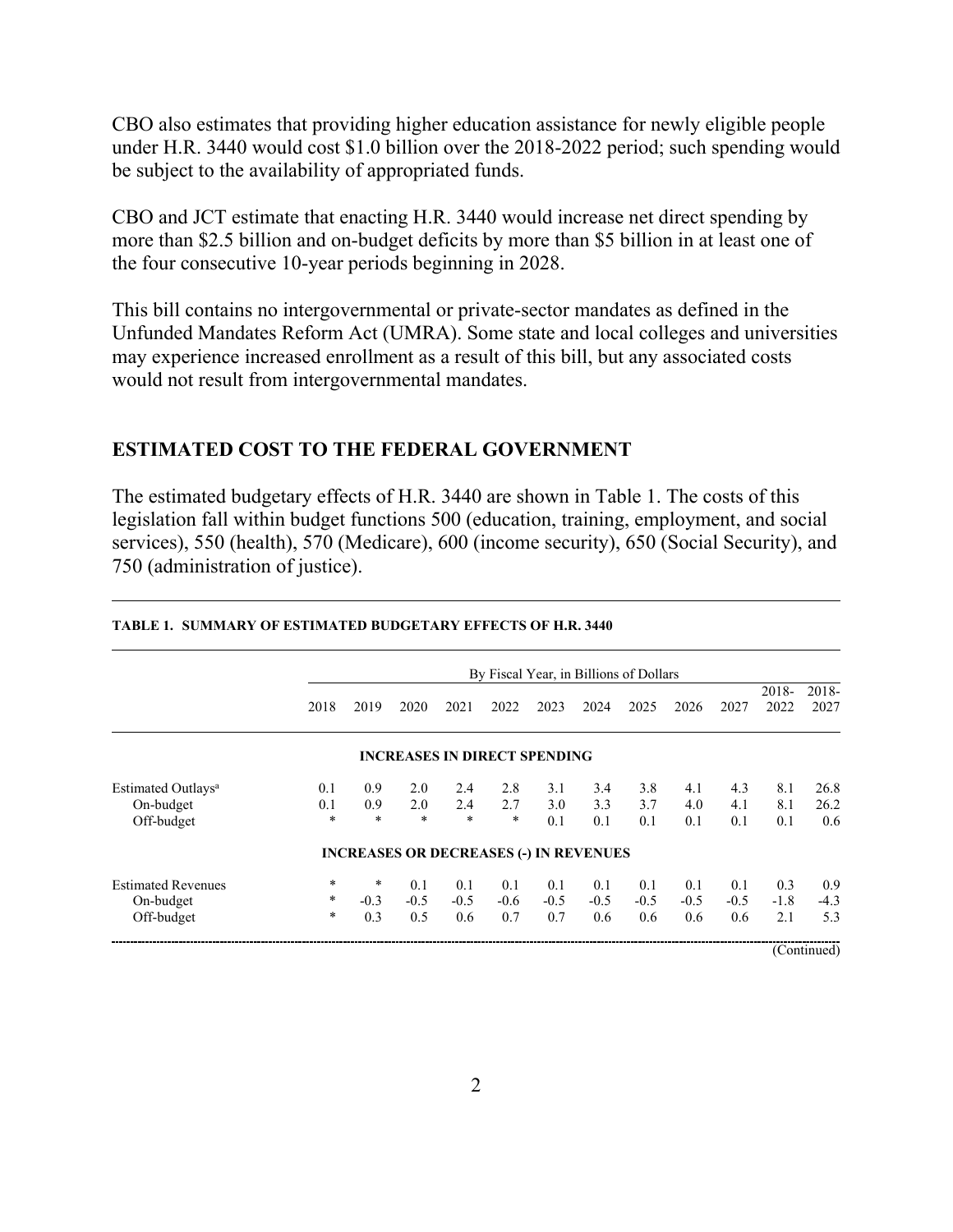#### **TABLE 1. CONTINUED**

|                                      | By Fiscal Year, in Billions of Dollars                 |            |                                                |            |            |            |            |            |            |            |               |               |
|--------------------------------------|--------------------------------------------------------|------------|------------------------------------------------|------------|------------|------------|------------|------------|------------|------------|---------------|---------------|
|                                      | 2018                                                   | 2019       | 2020                                           | 2021       | 2022       | 2023       | 2024       | 2025       | 2026       | 2027       | 2018-<br>2022 | 2018-<br>2027 |
|                                      | NET INCREASE OR DECREASE (-) IN THE DEFICIT FROM       |            | <b>CHANGES IN DIRECT SPENDING AND REVENUES</b> |            |            |            |            |            |            |            |               |               |
| Impact on Deficit<br>On-budget       | 0.1<br>0.1                                             | 0.9<br>1.2 | 1.9<br>2.4                                     | 2.3<br>2.9 | 2.7<br>3.3 | 3.0<br>3.6 | 3.3<br>3.9 | 3.7<br>4.2 | 3.9<br>4.5 | 4.1<br>4.6 | 7.9<br>9.9    | 25.9<br>30.6  |
| Off-budget                           | $\star$                                                | $-0.3$     | $-0.5$                                         | $-0.6$     | $-0.6$     | $-0.6$     | $-0.6$     | $-0.6$     | $-0.5$     | $-0.5$     | $-2.0$        | $-4.7$        |
|                                      | <b>INCREASES IN SPENDING SUBJECT TO APPROPRIATIONS</b> |            |                                                |            |            |            |            |            |            |            |               |               |
| <b>Estimated Authorization Level</b> | 0.1                                                    | 0.3        | 0.4                                            | 0.3        | 0.2        | 0.2        | 0.2        | 0.2        | 0.2        | 0.2        | 1.2           | 2.1           |
| <b>Estimated Outlays</b>             | $\ast$                                                 | 0.1        | 0.3                                            | 0.4        | 0.3        | 0.2        | 0.2        | 0.2        | 0.2        | 0.2        | 1.0           | 2.0           |

\* = an increase or decrease of less than \$50 million; components may not sum to totals because of rounding.

a. The changes in direct spending would affect budget authority by similar amounts.

### **BASIS OF ESTIMATE**

For this estimate, CBO assumes that H.R. 3440 will be enacted near the start of calendar year 2018. CBO expects that the Department of Homeland Security (DHS) would promulgate regulations and begin receiving and processing applications for conditional LPR status in the latter half of fiscal year 2018. CBO expects that DHS would receive a substantial number of applications during the early months of this program, as it did when implementing its policy of Deferred Action for Childhood Arrivals (DACA), and would require many more months to adjudicate that initial surge of applications.

### **People Affected by the Legislation**

 $\overline{a}$ 

H.R. 3440 would provide conditional LPR status to a subset of the estimated 11-12 million noncitizens in the United States who are inadmissible or deportable under the Immigration and Nationality Act.<sup>1</sup> To be eligible, all applicants must meet several criteria:

<sup>1.</sup> If they met the bill's other requirements, aliens who have been granted temporary protected status under section 244 of the Immigration and Nationality Act also would be eligible for conditional LPR status.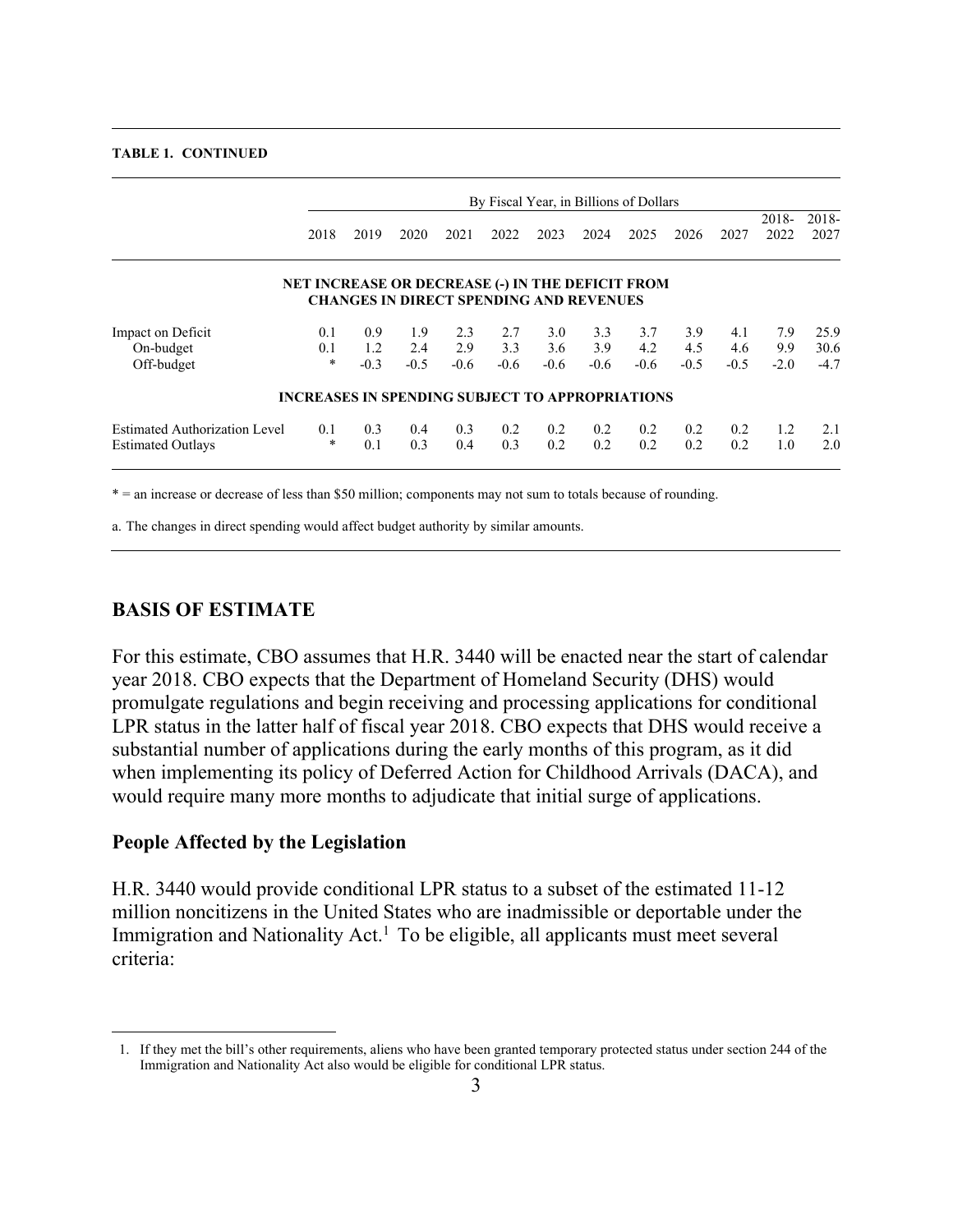- They must have had a continuous physical presence in the United States for the four years before the date of enactment;
- They must have been under the age of 18 upon arrival in the United States;
- They must not have violated any of a series of requirements related to crime and national security; and
- They must hold at least a high school diploma or its equivalent, be enrolled in high school, or be participating in a program to prepare for a general educational development (GED) examination.

In addition, people who received deferred action under DACA would be eligible for conditional LPR status, provided that they did not later commit acts that would terminate DACA eligibility. Approximately 800,000 people received deferred action under DACA at some point, and almost 700,000 people are currently in deferred action.2

Under H.R. 3440, children who otherwise met the bill's requirements but who were too young to have begun high school would be protected from removal until they entered high school and became eligible to apply for conditional LPR status.

The bill does not place an upper age limit on applicants. That contrasts with DACA, which limited eligibility to those who were under the age of 31 as of June 15, 2012, the date that policy was established.

H.R. 3440 also would enable recipients of conditional LPR status under the bill to remove the conditional basis of that status, thus establishing their eligibility to apply for naturalized citizenship, if they met the other requirements to do so. To be eligible, people would have to meet several criteria, including at least one of the following:

- They must have completed a postsecondary program of education or at least two years toward a four-year degree;
- They must have completed at least two years of honorable service in the uniformed services;

 $\overline{a}$ 2. The Administration is phasing out DACA over a two-year period beginning in March 2018. People currently in deferred action will remain lawfully present and authorized to work until their current two-year period of deferred action expires between March 2018 and March 2020.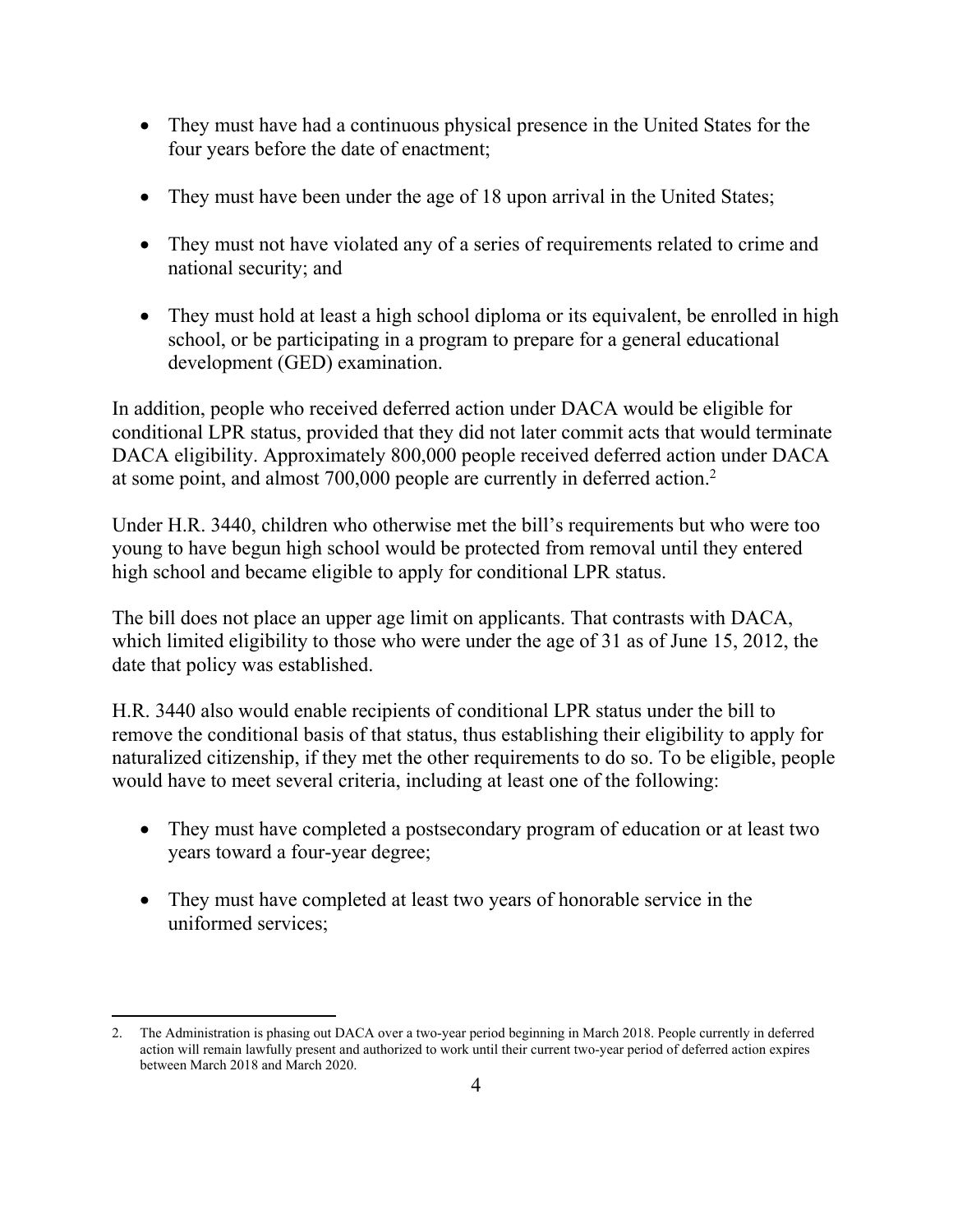- They must have maintained lawful employment for at least three years and at least 75 percent of the time during which they had valid employment authorization; or
- They must have received a waiver from satisfying those requirements because of disability or child care responsibilities or because their removal would cause extreme hardship to an immediate relative who is a U.S. citizen or lawful permanent resident.

Under the bill, people who fail to advance beyond the conditional basis of LPR status within eight years would lose eligibility altogether and revert to their prior immigration status.

**Recipients of Conditional LPR Status.** DHS and various immigration researchers use Census Bureau surveys and social science research to estimate the number and demographic and socioeconomic characteristics of people in the country without legal status.<sup>3</sup> Based on that research, CBO expects that around  $3.25$  million aliens arrived in the U.S. before their 18th birthday and will have been continuously present for at least four years at the time of enactment. Not all of those people would apply for conditional LPR status nor would all applications be approved. Application rates for DACA and the legalization programs under the Immigration Control and Reform Act of 1986 (IRCA) were around 75 percent, according to immigration researchers. The approval rates for both programs were around 90 percent. For H.R. 3440, CBO expects that younger people and those with more education would apply at rates that are higher than those for DACA and IRCA and that older people and those with less education would apply at lower rates.

On that basis, CBO estimates that nearly 2 million people would apply for and be granted conditional LPR status under H.R. 3440, most within the first five years after enactment. Others would apply for and receive that status in the latter half of the decade and even into the second decade after the bill's enactment. Their ages at the time they received the status would range from around 14 to the early 50s, with a median age in the late 20s. The research indicates that the vast majority of conditional LPR recipients would be from Mexico or Central America.

Furthermore, CBO estimates that—of those nearly 2 million people—roughly 1.6 million would be granted unconditional LPR status during the 2018-2027 period; more people would receive that status after that 10-year period. The number of people who would receive unconditional LPR status was estimated as follows:

 3. Some people without legal status are considered lawfully present and have received work authorization under various provisions of law or through actions of the executive branch, such as DACA.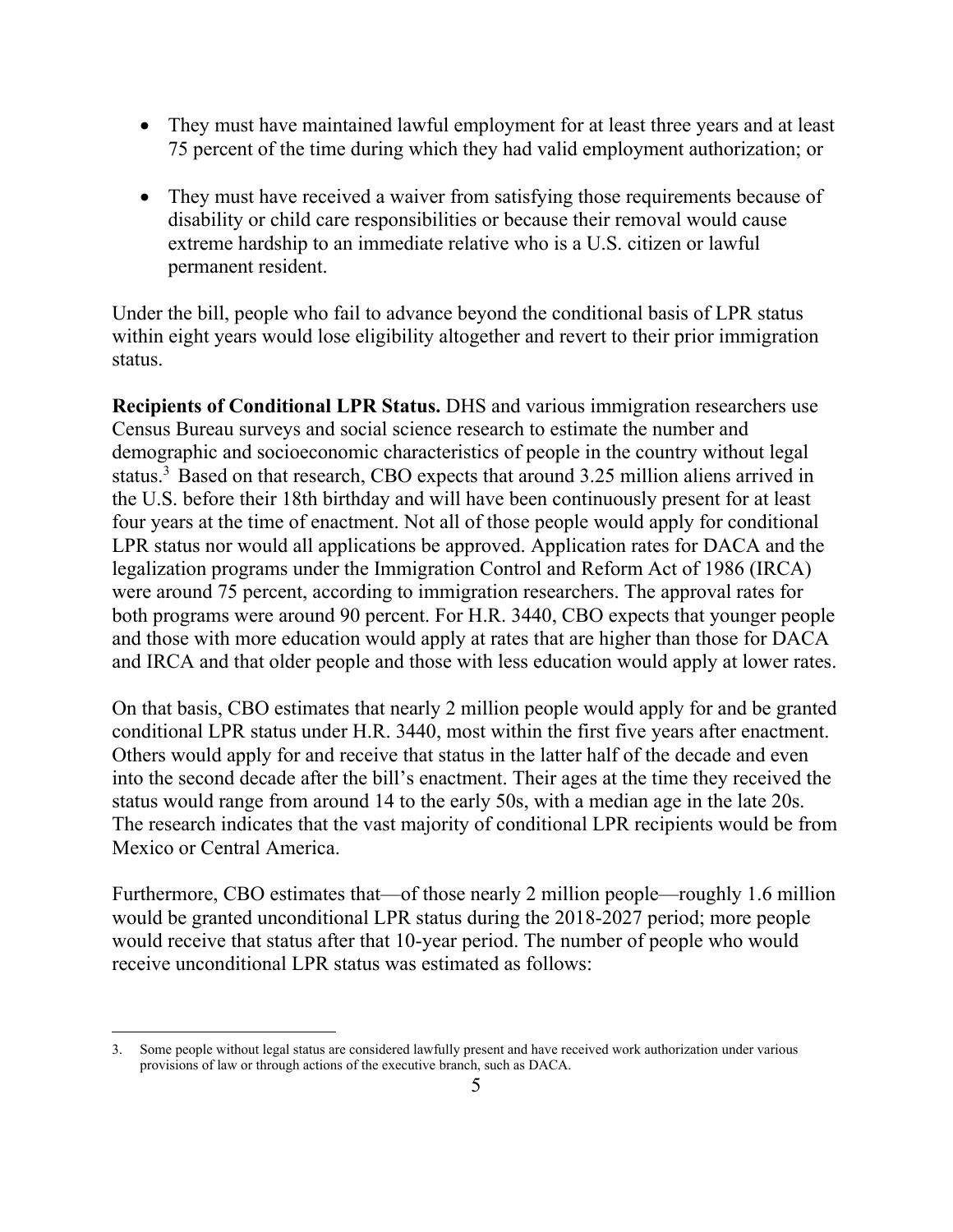- Using information from the Census Bureau and the Department of Labor about employment rates for lawfully present Hispanic aliens, CBO expects that almost three-quarters of the individuals who qualify for unconditional LPR status would do so on the basis of their work, rather than as a result of having met other criteria.4
- Using information from the Department of Education and immigration researchers, CBO expects that all of the current college graduates, one-third of those under the age of 18, and one-tenth of the current high school graduates who receive conditional LPR status would meet qualifications for unconditional status because they have or are working toward a postsecondary degree. That group would represent around one-fifth of the people who would qualify for unconditional LPR status.
- Finally, CBO expects that around 5 percent of the people who receive unconditional LPR status would do so because of disability or child care waivers.

Using naturalization data from DHS, CBO estimates that under H.R. 3440, roughly 1 million of the 1.6 million people receiving unconditional LPR status would become naturalized U.S. citizens during the 2018-2027 period, and that a substantial number of people would naturalize in the following decades. Naturalization primarily affects the federal budget by allowing new citizens to sponsor some of their relatives for LPR status in categories that are not subject to annual numerical caps, as discussed below.

The people who would receive conditional LPR status under the bill fall into four categories: college attendees or graduates, high school graduates and people who had earned a GED, children in high school or under high school age, and certain adults who did not initially meet the educational requirement.

*College Attendees and Graduates Immediately Eligible for Unconditional LPR Status*. People who have already completed two years of higher education would be eligible for *unconditional* LPR status upon enactment. CBO expects nearly 200,000 such people would receive conditional LPR status under the bill, simultaneously having the conditional basis removed.

*High School Graduates Immediately Eligible for Conditional LPR Status.* People who have already completed high school but have not completed two years of postsecondary education would be eligible for conditional LPR status upon enactment. They would need to satisfy further conditions to have the conditional basis removed. CBO estimates that

 $\overline{a}$ 4 This category includes the direct beneficiaries of H.R. 3440 who would serve in the uniformed services.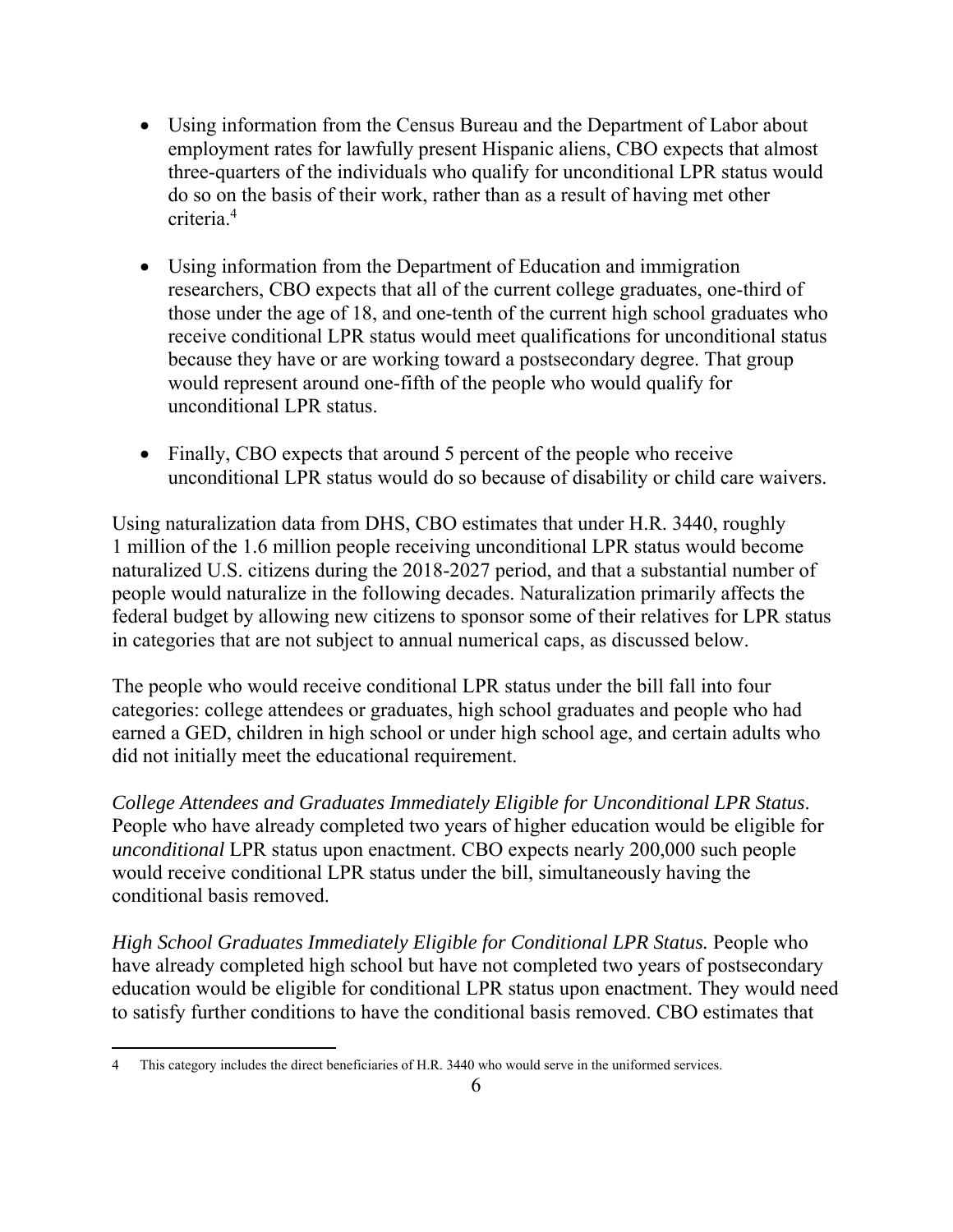during the 2018-2027 period, more than 900,000 of those people would receive conditional LPR status and 750,000 in that group would receive unconditional LPR status.

*Students Not Yet Out of High School.* Minors who have not yet entered high school would become eligible for conditional LPR status once they entered high school. CBO expects that those children would receive conditional LPR status during or shortly after ninth grade. Current high school students would be eligible for conditional LPR status upon the bill's enactment. CBO estimates that of the 300,000 such students receiving conditional LPR status, 250,000 would receive unconditional status during the 2018-2027 period.

*Adults Without a High School Diploma.* Adults who have not finished high school or received the GED credential would not be eligible for conditional LPR status until they met the bill's educational requirement. CBO anticipates that several obstacles would confront those adults:

- They are less likely to speak English than are people in the other three groups who would receive conditional LPR status;
- They have lower average household income; and
- They are well past the typical age for completing a GED examination or enrolling in a postsecondary institution.

However, because lawful permanent residence confers significant legal and economic benefits, CBO anticipates that those adults would be highly motivated to qualify, and that they would receive substantial assistance from nongovernmental organizations whose mission is to assist noncitizens. Several facets of the legislation would improve their likelihood of meeting the educational requirements:

- H.R. 3440 would not specify an application deadline for conditional LPR status, so people without a high school diploma would have several years to take the necessary steps, and government agencies and nongovernmental organizations would have time to develop programs tailored to those adults' particular needs and challenges.
- In most states, the GED Testing Service offers examinations in Spanish, and test takers are not required to have completed training in English as a second language to receive certification.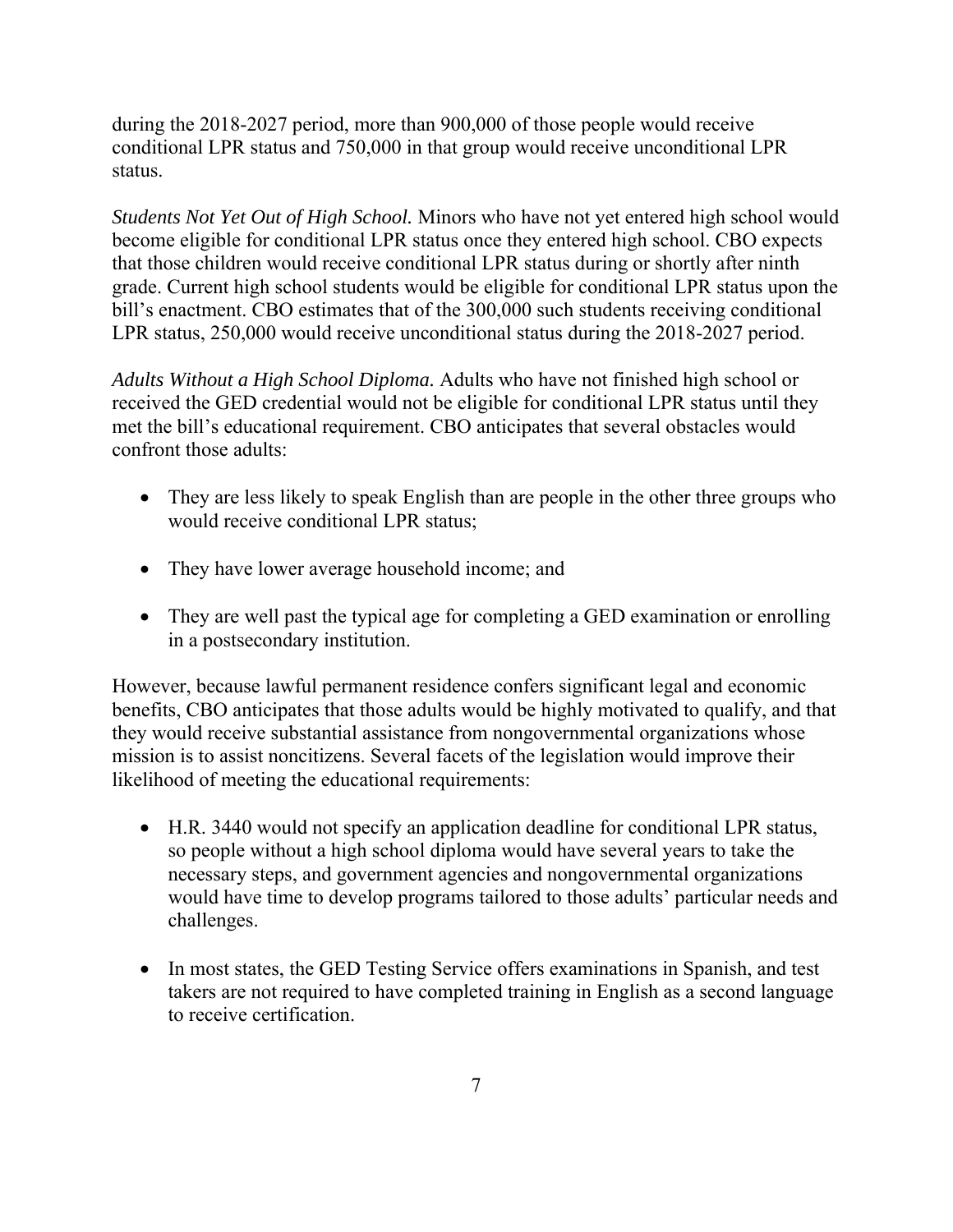The minimum education requirement would be enrollment in a program to prepare for the GED examination. The bill would not require applicants to pass the examination to attain conditional LPR status.

Weighing those factors, CBO expects that half of the group of adults without a high school diploma would apply for conditional LPR status under the bill, a rate that is notably below the application rates for DACA and IRCA. As a result, CBO estimates that just over half a million of those people would receive conditional LPR status under the bill.

CBO expects that the people in this category would qualify for unconditional LPR status almost exclusively through employment, not as a result of postsecondary education. CBO estimates that roughly 400,000 of those people would receive unconditional LPR status over the 2018-2027 period and that more would do so after the end of the 10-year budget window.

**Subsequent Family-Based Migration.** Naturalized U.S. citizens and lawful permanent residents can sponsor certain relatives for lawful permanent resident status, a process often called chain migration. Immediate relatives of U.S. citizens—that is, the parents, spouses, and minor children of citizens—can be granted LPR status without being counted against annual numerical limits. In recent years, between 400,000 and 500,000 immediate relatives have received LPR status annually. In contrast, the spouses and children of legal permanent residents and the adult children and siblings of U.S. citizens are eligible for LPR status through family-sponsored preferences, which are capped at 226,000 per year. Because of that annual limit, a very large backlog exists—4 million approved petitions are on file with the State Department—and the vast majority of those relatives must wait more than five years to receive LPR status.

The nearly 2 million direct beneficiaries of H.R. 3440 would be able to sponsor their relatives for LPR status. CBO estimates that over the 2018-2027 period, H.R. 3440 would cause around 80,000 more people to receive LPR status—as the immediate relatives of the direct beneficiaries of H.R. 3440 who naturalize—than would be the case under current law. Virtually all of those new recipients are already in the United States. In subsequent decades, some of the additional people who would receive LPR status through chain migration would arrive from abroad. However, the number of additional people who could receive LPR status during the 2018-2027 period is constrained primarily by two factors: annual caps on certain categories of family-based immigration and the "10-year bar" described below.

*Annual Caps on Family-Sponsored Preferences*. Because of the annual caps, the very large backlog of approved petitions, and a steady stream of new petitions each year, CBO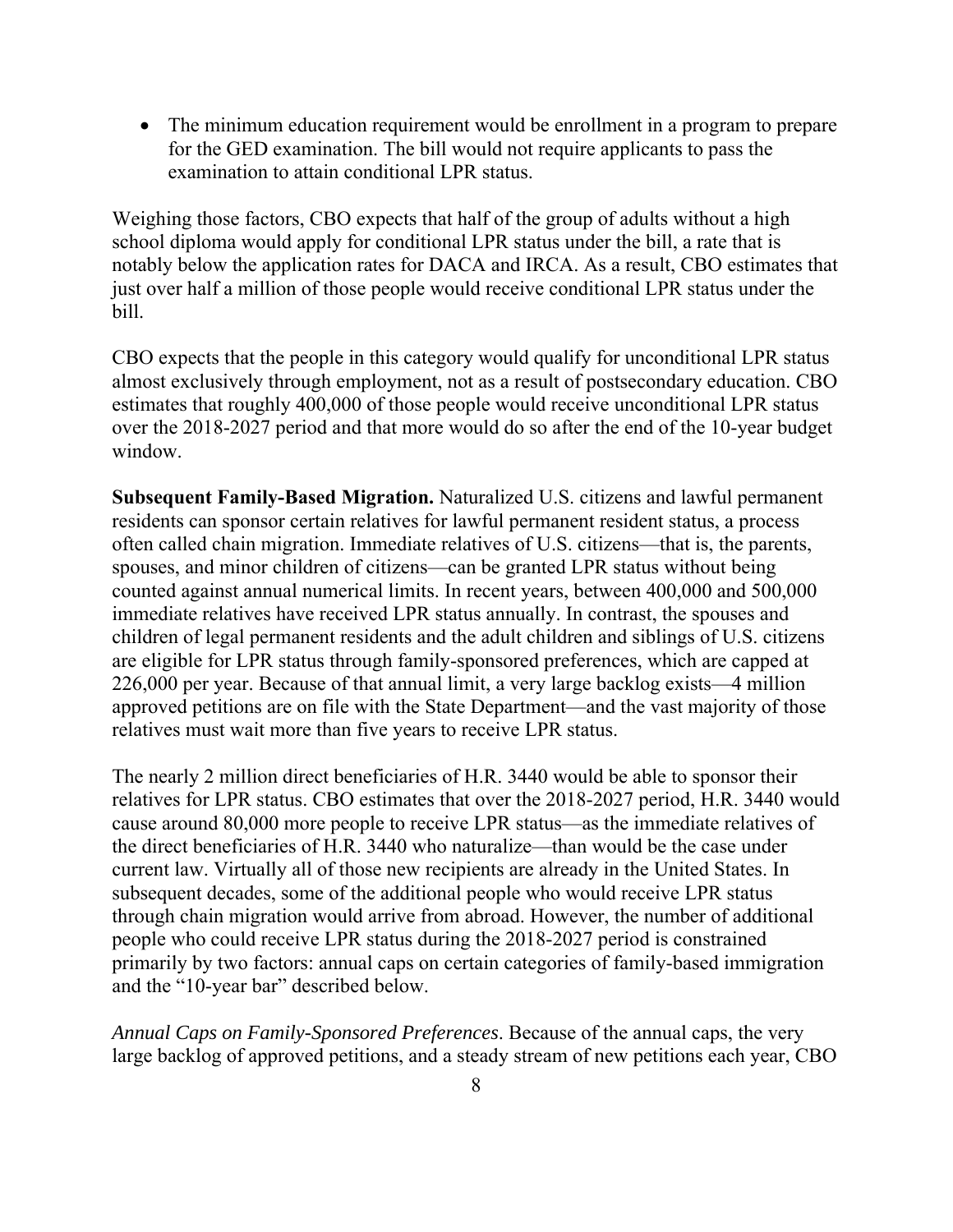estimates that, under current law, all 226,000 family-sponsored preferences will be used in each year of the 2018-2027 period (and well beyond that, which factors into CBO's estimate of the long-term budgetary effects of the bill). Some qualifying relatives of the direct beneficiaries of H.R. 3440 would receive LPR status through family-sponsored preferences beginning in the second decade after enactment, but the change would affect only *which* individuals received LPR status in any given year, not *how many*.

*Ten-Year Bar.* The Immigration and Naturalization Act states that aliens who have been unlawfully present in the United States for at least a year are inadmissible until they have been outside of the United States for at least 10 years—a requirement often called the 10 year bar.<sup>5</sup> Additionally, the act and its associated regulations state that aliens who are currently unlawfully present may generally not adjust their status to lawful permanent residence—unless they are seeking status as an immediate relative of a U.S. citizen and have previously been lawfully admitted into the United States.<sup>6</sup>

To be eligible for conditional LPR status under H.R. 3440, an alien must have arrived in the United States before reaching age 18 and must be inadmissible or deportable. Most people who meet those requirements arrived in the U.S. with their parents. And, frequently, the grounds of inadmissibility or deportability that apply to the direct beneficiaries of H.R. 3440 also would apply to their parents. Many of those parents who would qualify for LPR status as immediate relatives of U.S. citizens are likely to be subject to the 10-year bar. Only parents who overstayed previously granted legal admissions or those who have been outside the United States for at least a decade would be immediately eligible to receive LPR status. Parents who are in the United States after an unlawful entry would have to leave the country and wait for 10 years before they could be admitted in LPR status.<sup>7</sup>

Using information from DHS and from immigration research, CBO concludes that the majority of parents of the direct beneficiaries of H.R. 3440 arrived without inspection. That is, they entered the United States unlawfully and therefore are subject to the 10-year bar; they cannot adjust their status from within the United States. In recent years, a growing share of unlawfully present people have overstayed their legal admissions. However, the children of those people who overstayed their visas are probably still minors who would not be eligible until reaching age 21 to sponsor their parents for LPR status.

 $\overline{a}$ 

<sup>5.</sup> 8 U.S.C. 1182(a)(9)(B)

<sup>6.</sup> 8 U.S.C. 1255 and 8 C.F.R. 245.1.

<sup>7.</sup> Children of U.S. citizens also are eligible to receive LPR status as immediate relatives of U.S. citizens, but the children of naturalized direct beneficiaries of H.R. 3440 would be unlikely to acquire LPR status through that route. If a child was born abroad to a then-minor parent and traveled to the United States with that parent, he or she would probably be eligible for conditional LPR status independent of the parent. If born in the United States, that child is a citizen by birth.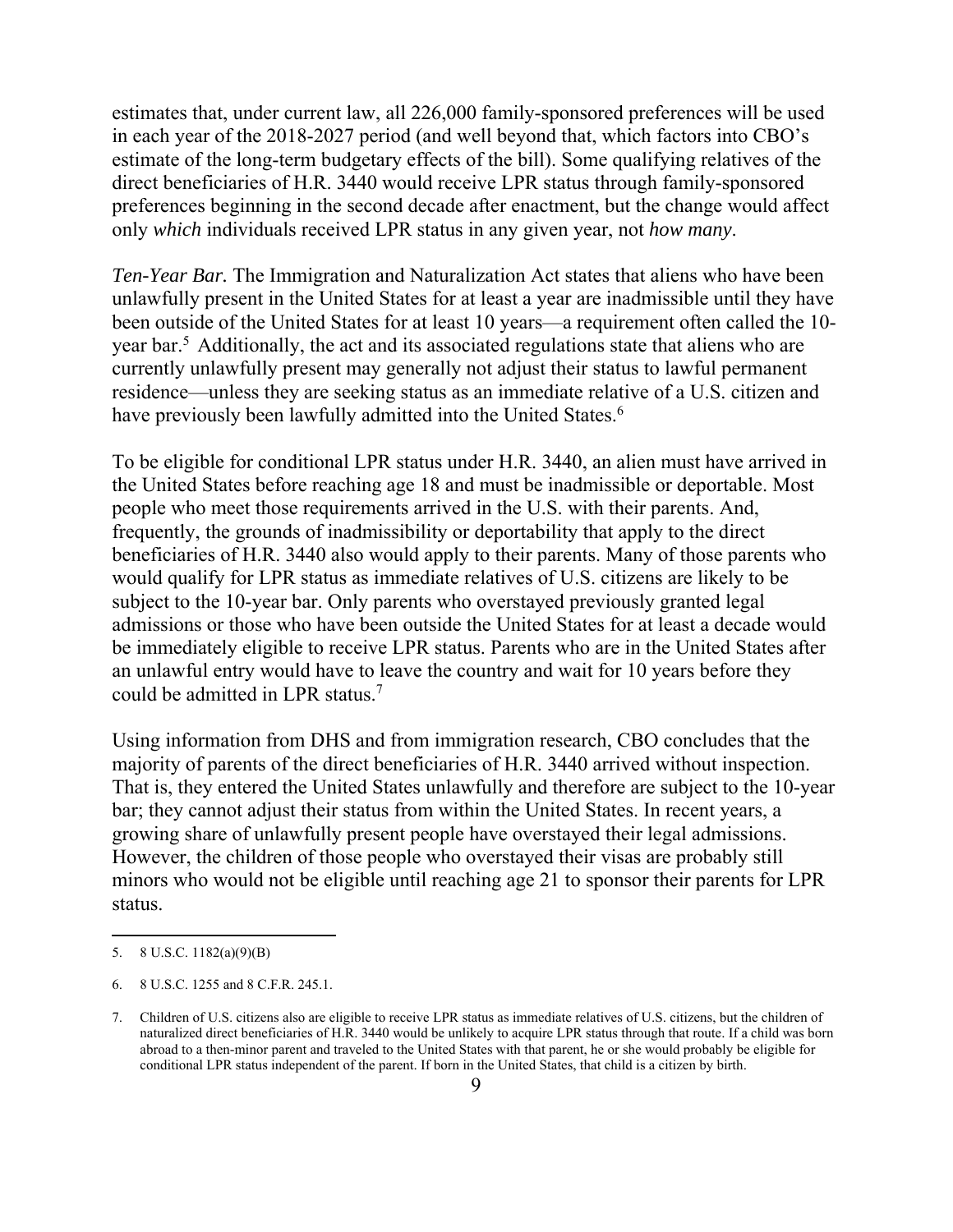**Citizen Children.** Although U.S. citizen children living with inadmissible or deportable parents are fully eligible for all federal benefit programs, their parents' immigration status can affect the likelihood that their parents would choose to enroll them in those programs. CBO expects that granting LPR status to the parents of citizen children would increase those children's participation in federal benefit programs. Using information from DHS and various immigration researchers, CBO estimates that about 4.5 million U.S. citizens under the age of 18 have at least one inadmissible or deportable parent. CBO expects that about 900,000 of those children live in households with only inadmissible or deportable parents where one or both parents would receive LPR status under H.R. 3440. CBO also estimates that about 60,000 additional citizen children will be born to such parents in each of the next 10 years.

#### **Effects on Direct Spending**

In total, CBO and JCT estimate that enacting the legislation would increase direct spending by \$26.8 billion over the 2018-2027 period (see Table 2). Changes in the number and status of foreign-born people in the United States resulting from enacting H.R. 3440 would increase direct spending relative to current law for a variety of federal benefit programs and refundable tax credits. Most of that increase would be for subsidies to be provided through health insurance marketplaces, refundable tax credits, and federal outlays for Medicaid.

**Health Insurance Subsidies.** People who are lawfully present in the United States are generally eligible to receive subsidies for health insurance purchased through the marketplaces if they have household income between 100 percent and 400 percent of the federal poverty guidelines—or if their income is below 100 percent of the guidelines but they are ineligible for Medicaid because of their immigration status—and if they do not have access to health insurance coverage through certain other sources.<sup>8</sup>

CBO and JCT estimate that about 355,000 people who receive LPR status under H.R. 3440 would purchase health insurance through the marketplaces in 2022 and would have income that was low enough to qualify for the subsidies. That number would fall to 175,000 by 2027. CBO and JCT expect that the number of additional people who would enroll in health insurance through the marketplaces as a result of this bill would increase over the next five years, but would start to decline thereafter as some people who attained five years with LPR status would become eligible for Medicaid and would therefore be ineligible for subsidies through the marketplaces. The agencies estimate that the average cost of those subsidies would be about \$4,750 per person in 2018 and about \$5,500 in 2027.

<sup>8.</sup> Although people in deferred action under DACA are considered lawfully present under immigration law, federal regulations prohibit those people from receiving subsidies for health insurance purchased through the marketplaces.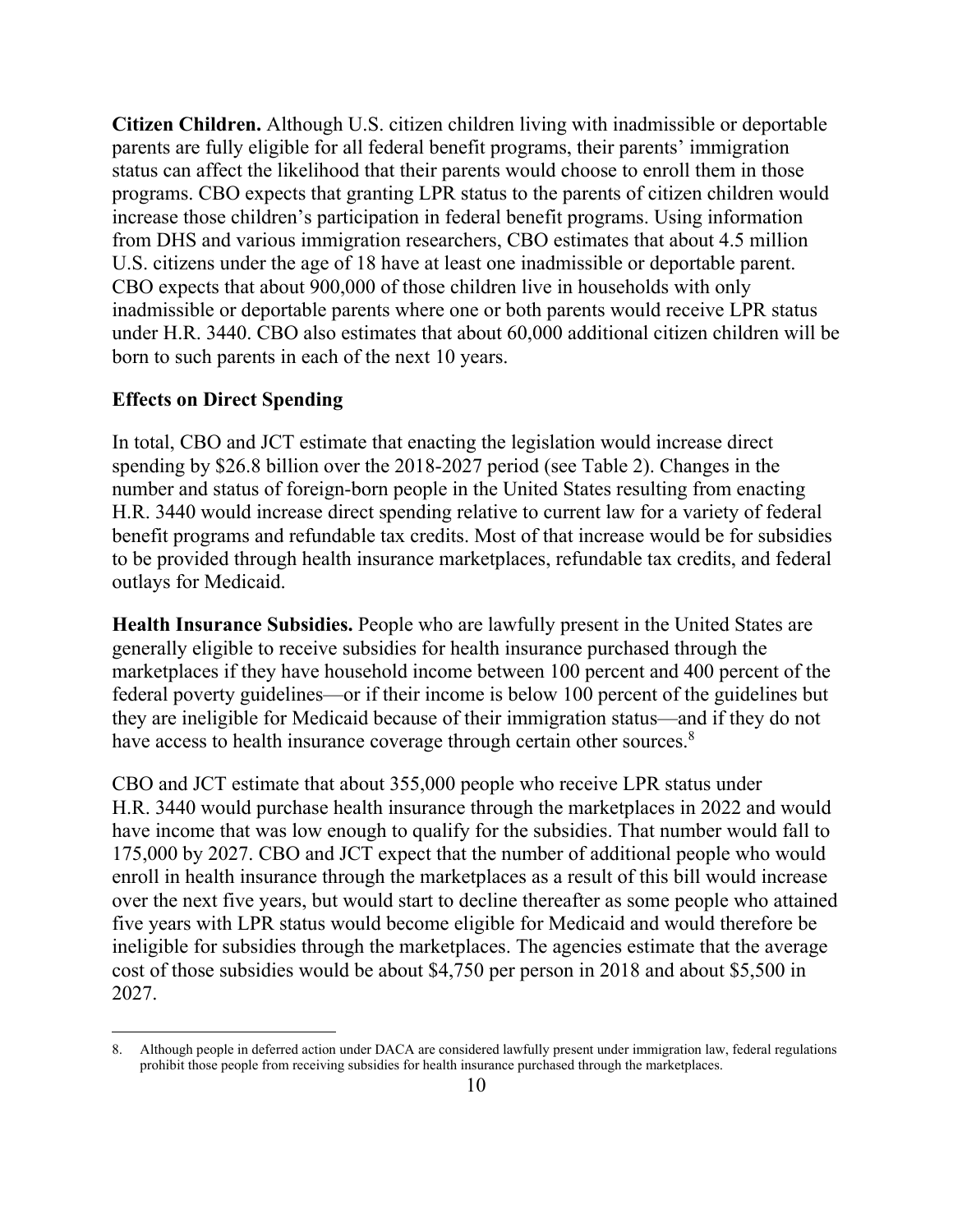In addition, CBO and JCT estimate that, as a result of H.R. 3440, each year the parents of about 15,000 citizen children, on average, would choose to enroll them in coverage through the health insurance marketplaces.

In total, CBO and JCT estimate that enacting H.R. 3440 would increase outlays for subsidies for health insurance purchased through the marketplaces by \$11.8 billion over the 2018-2027 period. (An additional \$1.2 billion in costs associated with health insurance subsidies would take the form of a reduction in revenues; see "Revenues" below).

|                                          | Outlays by Fiscal Year, in Millions of Dollars                         |          |                                                     |       |        |       |       |       |       |       |               |               |
|------------------------------------------|------------------------------------------------------------------------|----------|-----------------------------------------------------|-------|--------|-------|-------|-------|-------|-------|---------------|---------------|
|                                          | 2018                                                                   | 2019     | 2020                                                | 2021  | 2022   | 2023  | 2024  | 2025  | 2026  | 2027  | 2018-<br>2022 | 2018-<br>2027 |
|                                          | <b>INCREASES IN DIRECT SPENDING FOR BENEFIT PROGRAMS<sup>a</sup></b>   |          |                                                     |       |        |       |       |       |       |       |               |               |
| Health Insurance Subsidies <sup>b</sup>  | 60                                                                     | 640      | 1,280                                               | 1,540 | 1,765  | 1,775 | 1,535 | 1,225 | 1,030 | 945   |               | 5,285 11,795  |
| Earned Income and Child Tax              |                                                                        |          |                                                     |       |        |       |       |       |       |       |               |               |
| $Credits^c$                              | 30                                                                     | 225      | 450                                                 | 550   | 660    | 715   | 700   | 715   | 715   | 695   | 1,915         | 5,455         |
| Medicaid                                 | *                                                                      | 25       | 55                                                  | 70    | 100    | 245   | 625   | 1,065 | 1,340 | 1,495 | 250           | 5,020         |
| <b>SNAP</b>                              | $\ast$                                                                 | 30       | 70                                                  | 85    | 90     | 140   | 290   | 465   | 550   | 580   | 275           | 2,300         |
| Supplemental Security Income             | $\ast$                                                                 | 10       | 25                                                  | 30    | 40     | 75    | 110   | 160   | 210   | 260   | 105           | 920           |
| Social Security (off-budget)             | *                                                                      | 5        | 15                                                  | 25    | 35     | 50    | 70    | 90    | 115   | 145   | 80            | 550           |
| Medicare                                 | 0                                                                      | $\Omega$ | $\ast$                                              | 5     | 10     | 20    | 35    | 50    | 70    | 95    | 15            | 285           |
| Higher Education Assistance <sup>d</sup> | 25                                                                     | 60       | 20                                                  | 80    | 60     | 45    | 45    | 45    | 50    | 50    | <u>245</u>    | 480           |
| Subtotal                                 | 115                                                                    | 995      | 1,915                                               | 2,385 | 2,760  | 3,065 | 3,410 | 3,815 | 4,080 | 4,265 | 8,170         | 26,805        |
|                                          | <b>OTHER INCREASES OR DECREASES (-) IN DIRECT SPENDING<sup>a</sup></b> |          |                                                     |       |        |       |       |       |       |       |               |               |
| DHS Fees and Spending                    | $-40$                                                                  | $-80$    | 65                                                  | 20    | $\ast$ | 5     | $-10$ | 15    | 10    | 5     | $-35$         | $-10$         |
|                                          |                                                                        |          | <b>TOTAL CHANGES IN DIRECT SPENDING<sup>a</sup></b> |       |        |       |       |       |       |       |               |               |
| <b>Estimated Outlays</b>                 | 75                                                                     | 915      | 1,980                                               | 2,405 | 2,760  | 3,070 | 3,400 | 3,830 | 4,090 | 4,270 |               | 8,135 26,795  |

#### **TABLE 2. ESTIMATED EFFECTS OF H.R. 3440 ON DIRECT SPENDING BY PROGRAM**

SNAP = Supplemental Nutrition Assistance Program; DHS = Department of Homeland Security.

\* = an increase or decrease of less than \$2.5 million; components may not sum to totals because of rounding.

a. The changes in direct spending would affect budget authority by similar amounts.

b. Includes cost-sharing subsidies and the outlay portion of premium assistance tax credits.

c. Refundable tax credits include the outlay portion of the earned income and child tax credits.

d. As required under current law, CBO estimates most of the costs of the federal student loan programs using procedures required under the Federal Credit Reform Act of 1990. Section 5106 of the Conference Report on the Concurrent Resolution on the Budget for Fiscal Year 2017 requires that any CBO estimate also include an estimate of the provision's costs on a fairvalue basis. Using those estimating procedures, federal student loans are more costly than estimated under the Federal Credit Reform Act. On a fair-value basis, CBO projects that federal direct spending for assistance for higher education would be \$0.8 billion higher over the 2018-2027 period than it would be under current law.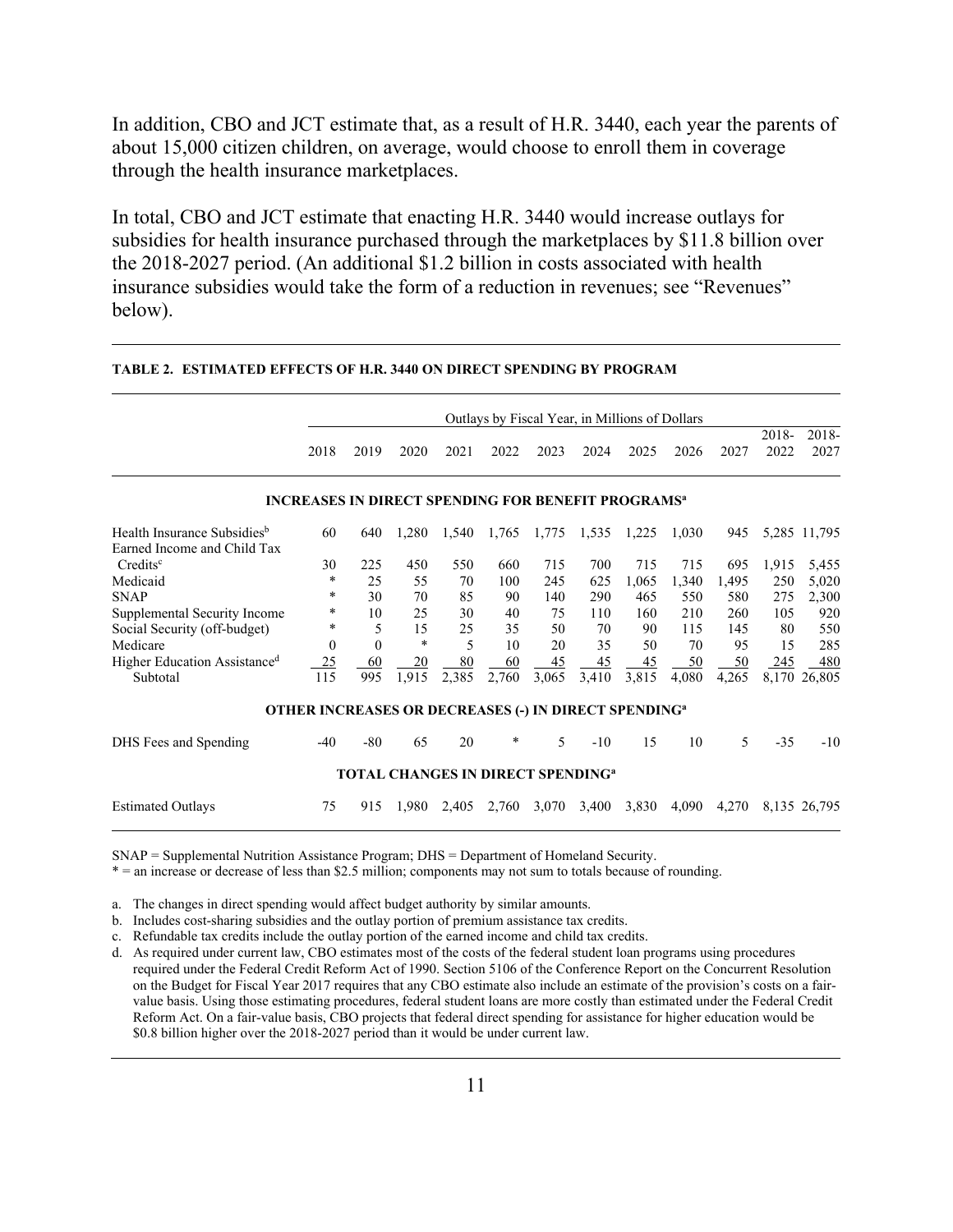**Earned Income and Child Tax Credits.** JCT estimates that H.R. 3440 would increase outlays for the earned income and child tax credits, which are refundable, by \$5.5 billion over the 2018-2027 period. Refundable tax credits reduce a taxpayer's overall income tax liability; if those credits exceed other tax liability, the taxpayer may receive the excess in a refund. Such refunds are classified as outlays in the federal budget.

JCT estimates that the increase in outlays for refundable credits projected for the 2018- 2027 period would be attributable to earned income tax credits. H.R. 3440 would increase the amount of such credits by increasing the number of people with valid Social Security numbers, which taxpayers and their dependents must have to qualify for those credits. Social Security numbers, however, are not required to receive child tax credits, which are currently received by much of the population affected by H.R. 3440. Outlays for child tax credits are projected to decrease because of the expected increases in taxable income, which would reduce the average amount refunded to recipients.

**Medicaid.** CBO expects that some people who received LPR status under the bill would enroll in Medicaid once they have been in that status for five years and if they met other eligibility requirements for the program. Beginning in 2022, CBO estimates that about 5,000 people would enroll in Medicaid. That number would rise to 275,000 people in 2027. CBO estimates that the average cost per beneficiary would increase from about \$4,300 per person in 2022 to about \$5,200 in 2027. In addition, CBO estimates that under the bill, the parents of about 30,000 citizen children, on average, would choose to enroll them in Medicaid. In total, CBO estimates that enacting H.R. 3440 would increase spending for Medicaid by \$5.0 billion over the 2018-2027 period.

**Supplemental Nutrition Assistance Program.** Under current law, legal permanent residents are eligible for SNAP benefits if they have been in LPR status for at least five years and meet the program's income and asset requirements. Such residents under the age of 18 are eligible for benefits without the five-year waiting period. Under H.R. 3440, CBO estimates that of the people who would receive LPR status under this bill, 20,000 would newly receive SNAP benefits in 2019, rising to 280,000 by 2027. In addition, CBO expects, the parents of about 10,000 citizen children would apply for SNAP benefits on their behalf. By 2027, CBO projects, average annual benefits for those participants would be about \$1,800. Therefore, enacting H.R. 3440 would increase direct spending for SNAP benefits by \$2.3 billion over the 2018-2027 period.

**Supplemental Security Income.** The Supplemental Security Income (SSI) program provides a monthly cash benefit to people who are disabled, age 65 or older, or both and who have low income and few assets. Generally, legal permanent residents become eligible for SSI only after they have been in LPR status for five years and have paid payroll taxes for 10 years. Naturalized citizens are eligible for SSI irrespective of their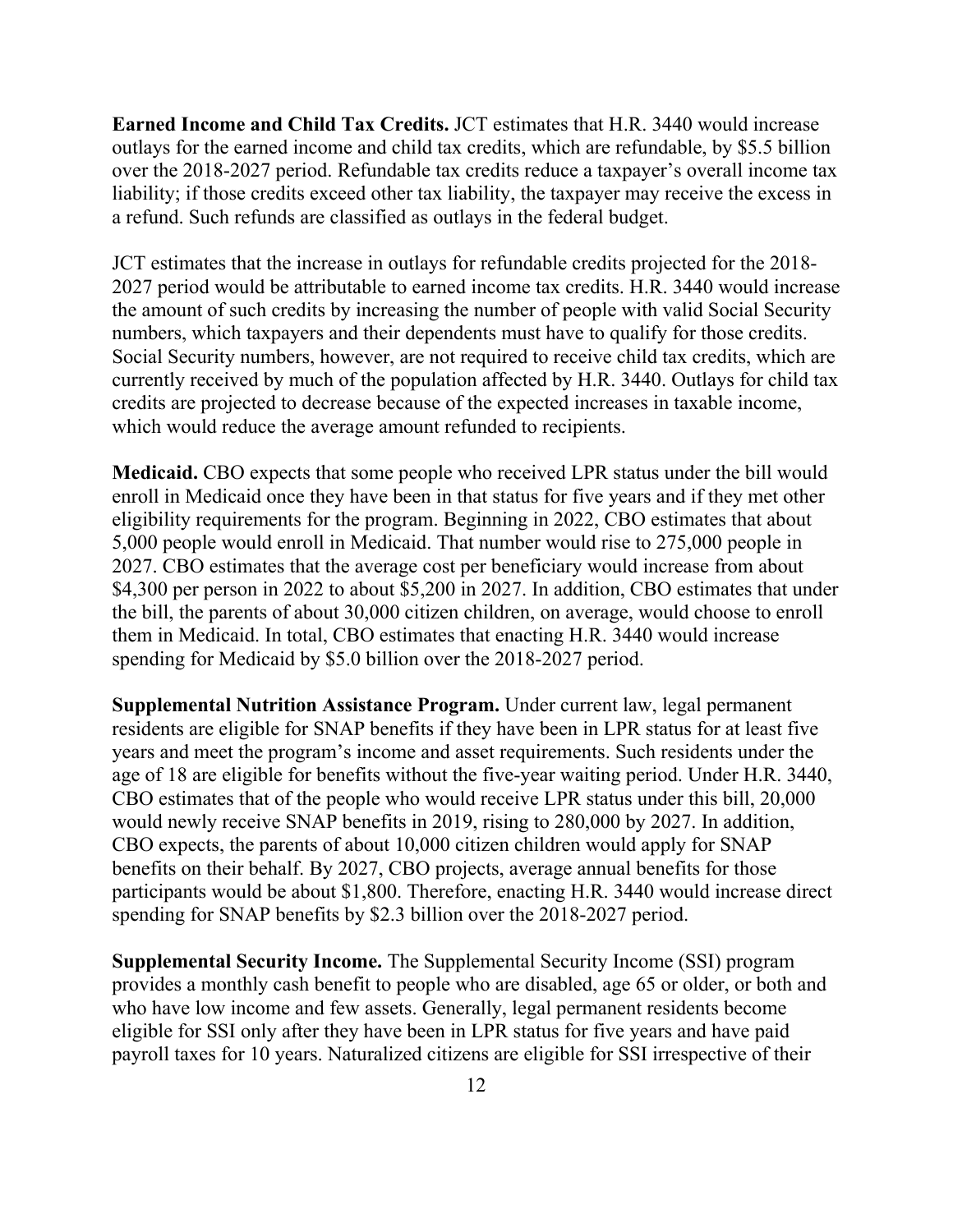history of paying payroll taxes. CBO expects that under H.R. 3440, the number of naturalized citizens receiving SSI benefits would rise from about 5,000 in 2023 to 25,000 in 2027. In addition, CBO estimates that the parents of around 5,000 additional citizen children would apply for SSI benefits on their behalf. In 2018, the monthly benefit will be \$750 for a beneficiary with no other income (a beneficiary who has other income will receive a smaller amount). CBO estimates that enacting H.R. 3440 would increase direct spending for SSI benefits by \$0.9 billion over the 2018-2027 period.

**Social Security and Medicare.** People attain eligibility for Social Security and Medicare benefits by paying payroll taxes for a minimum period—generally equivalent to 10 years, but fewer than that for adults younger than age 31 who have become disabled. To collect Social Security and Medicare benefits while in the United States, a person must be lawfully present in the country. People who received conditional LPR status under H.R. 3440 would gain work authorization, receive valid Social Security numbers, and become lawfully present.

Over the 2018-2027 period relatively few of the people affected by the bill would reach age 62, under current law the age of earliest eligibility for Social Security's retirement benefits, or 65, the age at which people typically become eligible for Medicare benefits. However, on the basis of disability, some affected people would become eligible for Social Security disability benefits and for Medicare. CBO projects that the bill would result in 10,000 additional people receiving Social Security disability benefits and 6,500 additional people receiving Medicare benefits by 2027. CBO estimates that enacting H.R. 3440 would increase Social Security spending (which is off-budget) by \$0.6 billion and Medicare spending by \$0.3 billion over the 2018-2027 period.

**Higher Education Benefits.** Under current law, legal permanent residents are eligible for the Federal Pell Grant Program and the Federal Direct Loan Program. CBO estimates that under the bill, the number of recipients in those programs would increase quickly between 2018 and 2020 as people who received conditional LPR status under the bill enrolled in postsecondary education programs to meet the requirements for unconditional LPR status. After 2020, that total would dip slightly before rising again as more people became eligible to apply for federal student aid.

Under H.R. 3440, CBO estimates, by 2027 about 90,000 more students per academic year would receive Pell grants than is the case currently. The average grant that year would be about \$3,900, about \$700 of which would be supported by mandatory spending; the remainder would be funded through discretionary spending (see "Spending Subjection to Appropriation" below). CBO also projects that by 2027 about 30,000 additional students would be eligible under H.R. 3440 for federal student loans. Thus, CBO estimates that federal direct spending for assistance for higher education would increase by about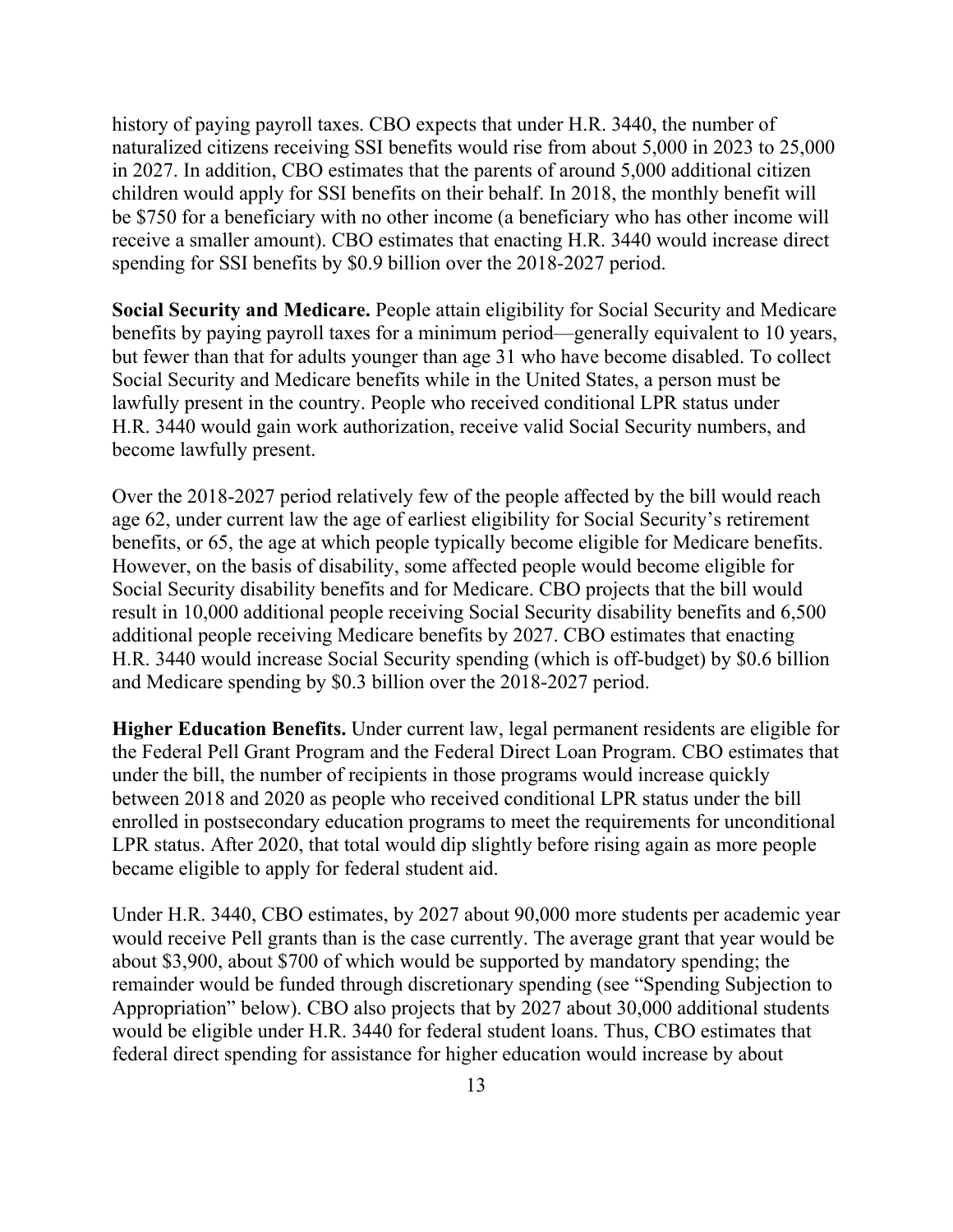\$0.5 billion over the 2018-2027 period, mostly resulting from an increase in newly awarded Pell grants.<sup>9</sup>

**Department of Homeland Security Fees.** The fees DHS collects to process immigration applications amount to several hundred dollars or more per application. The fees are classified as offsetting receipts (that is, reductions in direct spending) and are available for spending by DHS without further appropriation action. Enacting H.R. 3440 would increase the number of applicants for permanent residence and, eventually, naturalization. CBO estimates that fee collections also would increase and that additional collections and spending would total about \$4 billion each over the 2018-2027 period. Because of the lag between collecting and spending fees, CBO estimates that collections would exceed spending over that period by \$10 million.

## **Effects on Revenues**

 $\overline{a}$ 

H.R. 3440 would affect revenues in several ways, some that would decrease revenues and some that would increase them. After accounting for both sets of effects, CBO and JCT estimate that enacting the legislation would, on net, increase revenues by \$0.9 billion over the 2018-2027 period. JCT estimates that off-budget receipts (Social Security payroll taxes) for the period would increase by \$5.3 billion; CBO and JCT estimate that on-budget receipts would decrease by \$4.3 billion.

Higher revenues, according to JCT's estimates, would largely stem from increased reporting of employment income by people who would legally be allowed to work under the legislation. That increase in reported wages would cause increases in receipts, mostly in the form of Social Security taxes, which are categorized as off-budget. In addition, CBO and JCT estimate that an increase in the number of people paying penalties associated with not having health insurance would increase revenues by \$0.7 billion over the 2018-2027 period.

Those increases in revenues would be mostly offset for two reasons. First, increased reporting of employment income would result in increases in tax deductions by businesses for labor compensation, including those businesses' contributions to payroll taxes. As a result, corporations would report lower taxable profits and pay less in income taxes. Noncorporate businesses, such as partnerships and sole proprietorships, also would report lower taxable income, which would decrease individual income taxes paid by the

<sup>9.</sup> As required under current law, CBO estimates most of the costs of the federal student loan programs using procedures required under the Federal Credit Reform Act of 1990. Section 5106 of the Conference Report on the Concurrent Resolution on the Budget for Fiscal Year 2017 requires that any CBO estimate also include an estimate of the provision's costs on a fair-value basis. Using those estimating procedures, federal student loans are more costly than estimated under the Federal Credit Reform Act. On a fair-value basis, CBO projects that federal direct spending for assistance for higher education would be \$0.8 billion higher over the 2018-2027 period than it would be under current law.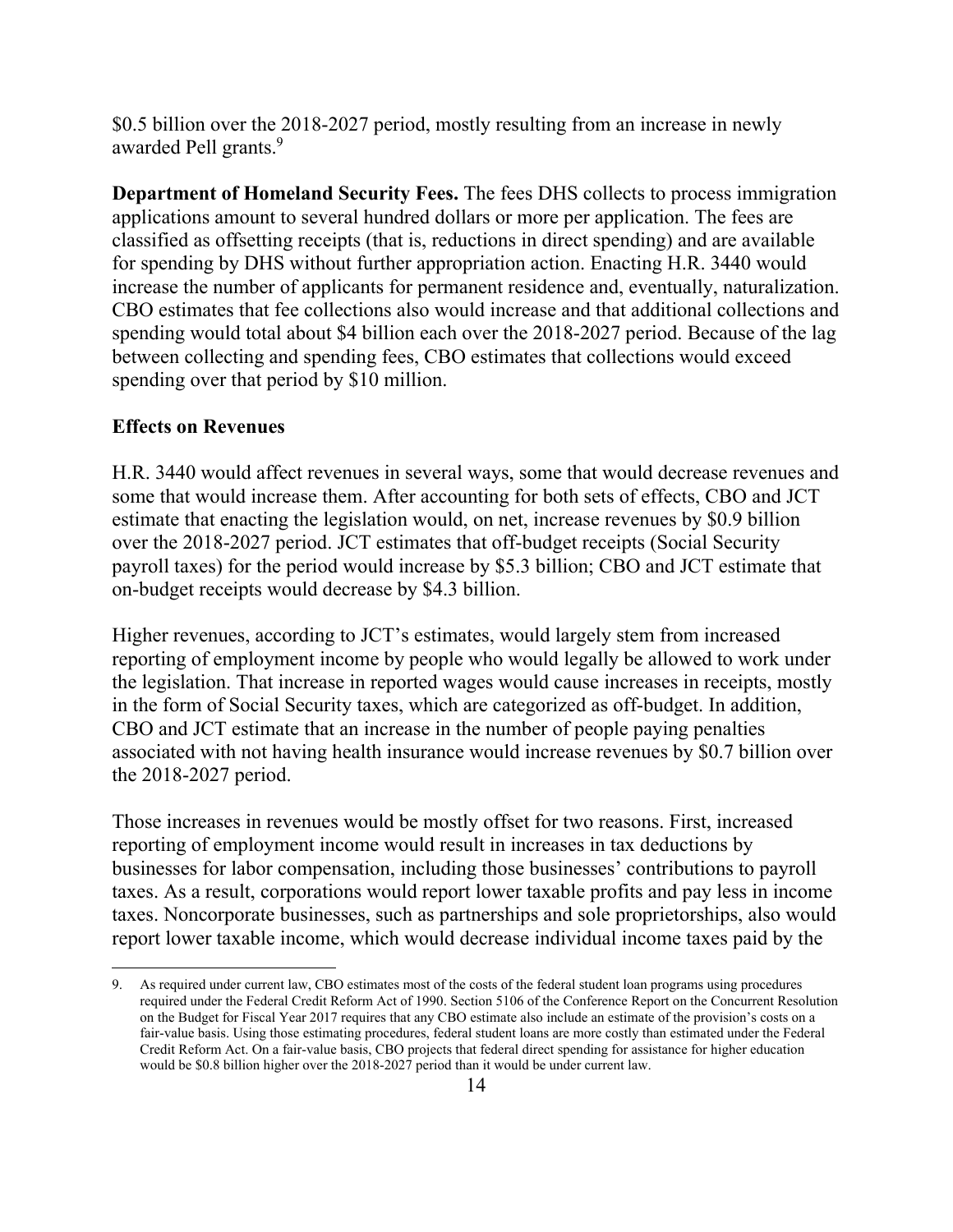partners and owners. The decrease in income tax receipts would total \$3.8 billion over 10 years. Second, CBO and JCT estimate that there would be a \$1.2 billion decrease in revenues over the 2018-2027 period associated with increases in the nonrefundable portion of the premium assistance tax credit provided through the health insurance marketplaces established under the Affordable Care Act.

#### **Effects on Spending Subject to Appropriation**

Under current law, legal permanent residents may receive Pell grants. Most of every Pell grant award is supported with discretionary funds (about \$3,200 of the maximum award of \$3,900 in 2027). CBO estimates that under this bill, discretionary spending for Pell grants would increase by about \$2.0 billion over the 2018-2027 period, assuming appropriation of the necessary funds. (For more details, see "Higher Education Benefits" above.)

### **PAY-AS-YOU-GO CONSIDERATIONS**

The Statutory Pay-As-You-Go Act of 2010 establishes budget-reporting and enforcement procedures for legislation affecting direct spending or revenues. The net changes in outlays and revenues that are subject to those pay-as-you-go procedures are shown in Table 3. Only on-budget changes to outlays or revenues are subject to pay-as-you-go procedures.

|                                                                  | By Fiscal Year, in Millions of Dollars |               |                                              |                 |                 |                 |                 |                 |                 |       |                |                          |
|------------------------------------------------------------------|----------------------------------------|---------------|----------------------------------------------|-----------------|-----------------|-----------------|-----------------|-----------------|-----------------|-------|----------------|--------------------------|
|                                                                  | 2018                                   | 2019          | 2020                                         | 2021            | 2022            | 2023            | 2024            | 2025            | 2026            | 2027  | 2018-<br>2022  | 2018-<br>2027            |
|                                                                  |                                        |               | <b>NET INCREASE IN THE ON-BUDGET DEFICIT</b> |                 |                 |                 |                 |                 |                 |       |                |                          |
| Statutory Pay-As-You-Go Impact 105 1,160 2,425 2,900 3,275 3,560 |                                        |               |                                              |                 |                 |                 | 3,855 4,245     |                 | 4,465           | 4,595 |                | 9,865 30,585             |
| Memorandum:<br>Changes in Outlays<br>Changes in Revenues         | 75<br>$-30$                            | 910<br>$-250$ | 1,965<br>-460                                | 2,380<br>$-520$ | 2,725<br>$-550$ | 3,020<br>$-540$ | 3,330<br>$-525$ | 3,740<br>$-505$ | 3,975<br>$-490$ | 4,125 | $-470 - 1.810$ | 8,055 26,245<br>$-4.340$ |

**TABLE 3. CBO ESTIMATE OF PAY-AS-YOU-GO EFFECTS FOR H.R. 3440 AS INTRODUCED IN THE HOUSE OF REPRESENTATIVES ON JULY 26, 2017**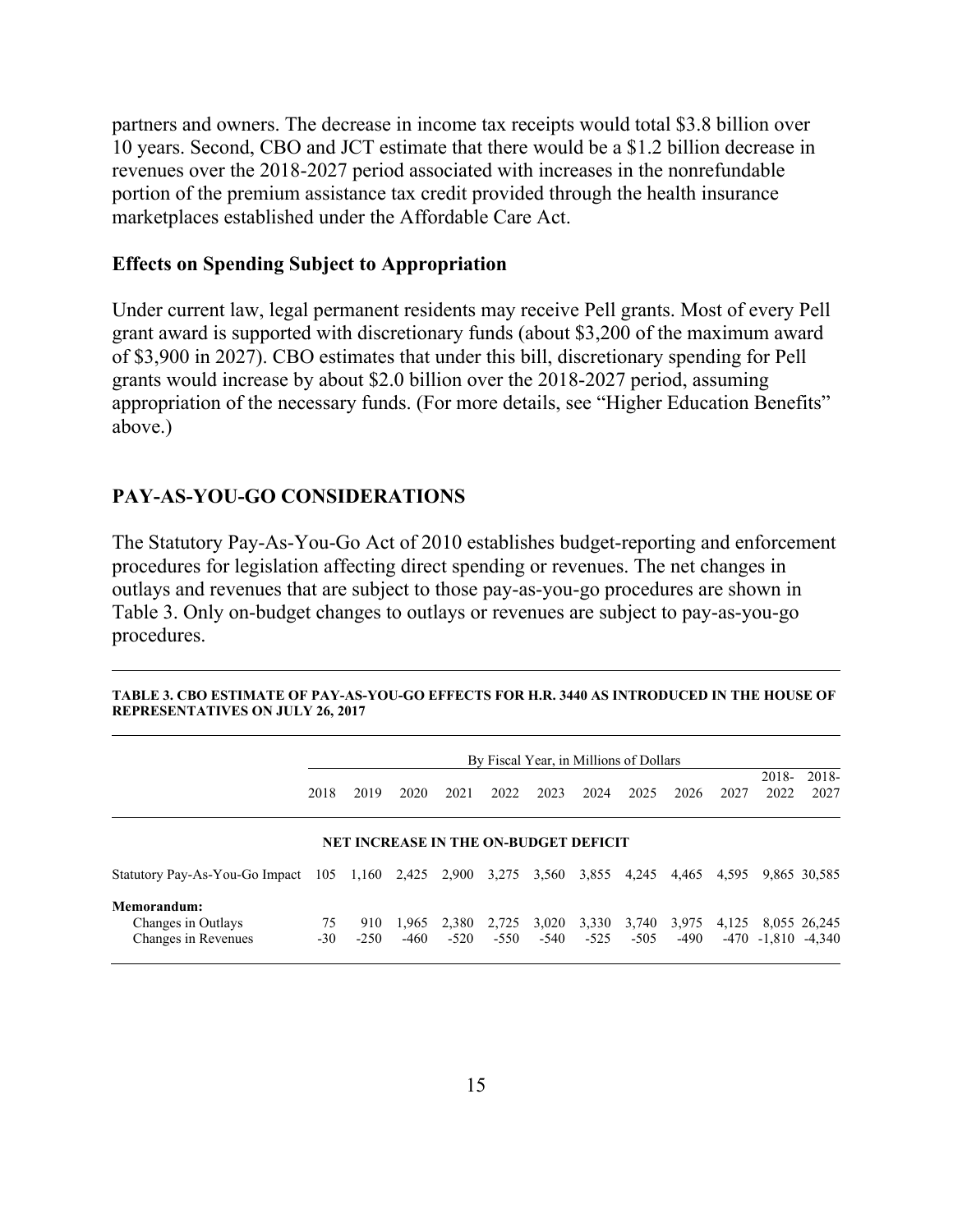## **INCREASE IN LONG-TERM DIRECT SPENDING AND DEFICITS**

CBO estimates that enacting H.R. 3440 would increase net direct spending by more than \$2.5 billion and on-budget deficits by more than \$5 billion in at least one of the four consecutive 10-year periods beginning in 2028. Several factors would drive an increase in spending on federal benefits:

- The direct beneficiaries of H.R. 3440 would continue to naturalize, making them eligible to sponsor immediate relatives for LPR status without an annual limit.
- The later recipients of conditional LPR status and all family-sponsored legal permanent residents would exceed five years in LPR status, conferring eligibility for full Medicaid benefits and SNAP. (Legal permanent residents who naturalize after five years also would become eligible for SSI.)
- Both the direct beneficiaries of H.R. 3440 and their family members who later receive LPR status would pay enough years of payroll taxes to become eligible for Social Security and Medicare.

## **MANDATES**

This bill contains no intergovernmental or private-sector mandates as defined in UMRA. Some state and local colleges and universities may experience increased enrollment as a result of this bill, but any associated costs would not result from intergovernmental mandates.

## **PREVIOUS ESTIMATE**

On December 15, 2017, CBO transmitted a cost estimate for S. 1615, the Dream Act of 2017, as introduced in the Senate on July 20, 2017. The two bills are identical and CBO's estimates of the effects of both bills are the same.